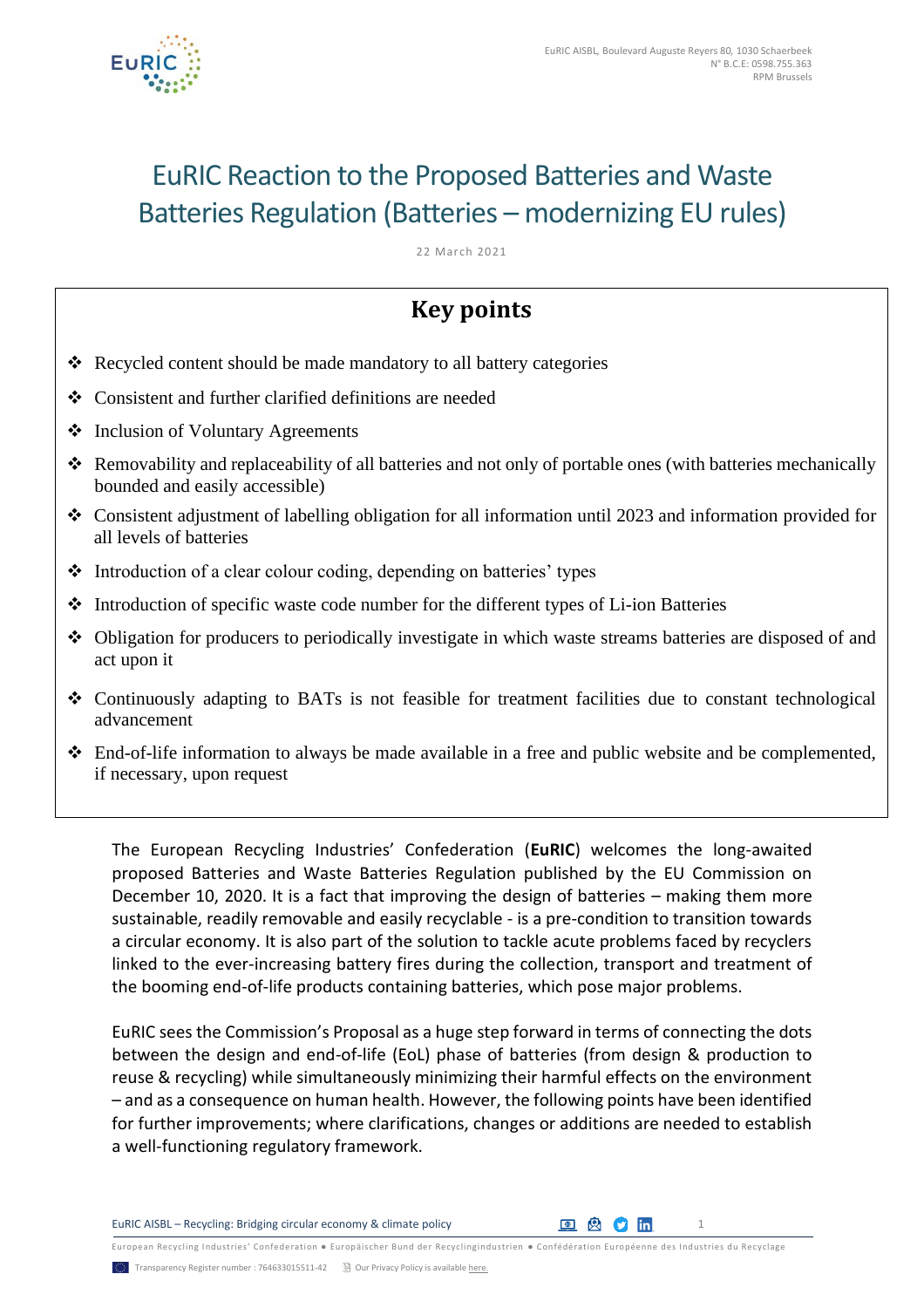

The **points**identified by EuRIC on the different provisions included in the proposed Regulation for Batteries and Waste Batteries are:

# **1. Article 8 – Recycled content in industrial batteries, electric vehicle batteries and automotive batteries**

EuRIC is very pleased to see that some of its recommendations - made early in the process of revising the Directive 2006/66/EC – on mandatory recycled content have been taken into consideration and included in the proposed regulation concerning batteries and waste batteries. More specifically, EuRIC welcomes the introduction of mandatory recycled content in industrial, electric vehicles & automotive batteries with the levels to be achieved being 12% cobalt, 85% lead, 4% lithium, 4% nickel by 2030 and 20% cobalt, 85% lead, 10% lithium, 12% nickel by 2035. This is strongly linked and connected with the continuous efforts of the EU Commission and the recycling industry to make closed-loop systems the new norm. Setting minimum level of recycled content is also fully in line with EuRIC's priorities for circular economy.

The mandatory requirement of recycled content in batteries will not only increase the demand for recycled raw materials in the EU market, but it will also help to create a much more stable and competitive EU market in which secondary raw material will have an equal status as their primary relatives, levelling in that way the playing field.

Although EuRIC very much welcomes the inclusion of mandatory recycled content in the above-mentioned battery categories, it would like to mention that in order to truly achieve a fully circular economy **mandatory recycled content should be made mandatory to all battery categories**. This will give the possibility to the recycling industry – an industry that is already considered a major contributor for achieving a circular economy – to develop and invest on sustainable technologies for the recycling of batteries. These technologies will also have a positive impact on the environment and the society as a whole.

# **2. Article 2 – Definitions**

EuRIC supports the inclusion of new definitions in order to clarify the current provisions on the different battery categories and to update them in line with the latest technological developments, and believes that clear and consistent definitions are of an outmost importance to achieve the ultimate goal of this regulation. In that regard, EuRIC would like to express its **concerns about the consistency of some of the definitions** given in article 2 of the above-mentioned regulation and particularly concerning the definition provided on the **light means of transport**. More precisely, the proposed regulation defines light means of transport as:

*"wheeled vehicles that have an electric motor of less than 750 watts, on which travellers are seated when the vehicle is moving and that can be powered by the electric motor alone or by a combination of motor and human power"*

EuRIC AISBL – Recycling: Bridging circular economy & climate policy <sup>2</sup>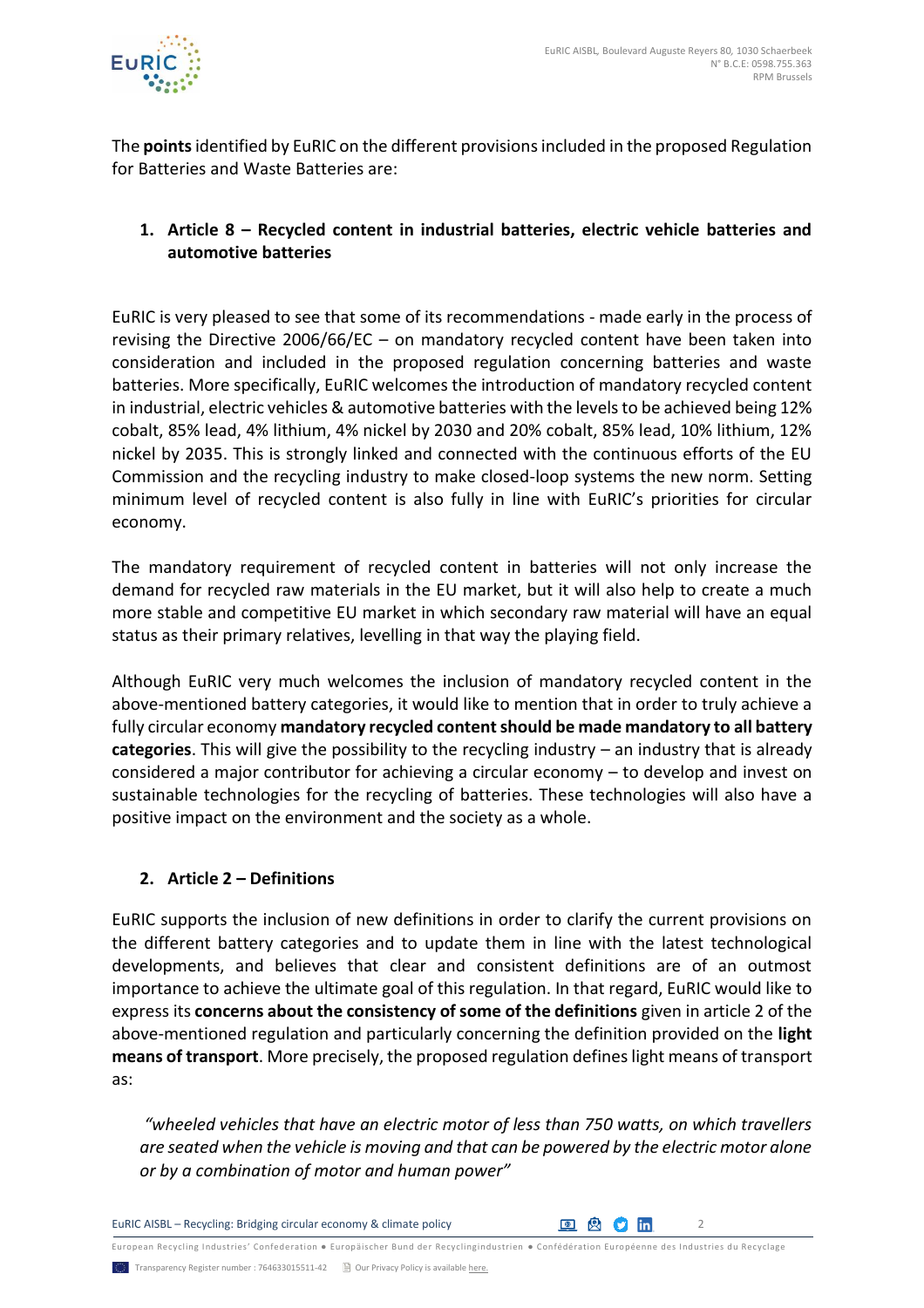

EuRIC believes that the forementioned definition  $-$  with its current wording  $-$  does not include all light means of transport (e.g., electric scooters that do not have a seat and the driver/traveller has to stand while riding the scooter, speed pedelec, electric scooters with 2.000 – 4.000 watts) which may have a negative impact on the correct classification of batteries (e.g., portable, non-portable etc.) in the future.

#### **Other unclear definitions identified by EuRIC include:**

- **Definition No. 7** - '*portable battery' means any battery that: is sealed; weighs below 5 kg; is not designed for industrial purposes; and is neither an electric vehicle battery nor an automotive battery*;

**EuRIC believes that this definition is insufficient/unclear and should be worded differently.** The term "sealed" should be eliminated from the proposed definition as there are not "non-sealed" batteries currently on the EU market. Moreover, as a definition on "industrial use" has not been provided in the proposed regulation, EuRIC struggles to understand the "industrial use" term and how can a user or waste operator recognize if a battery has been designed for industrial purposes or not. In terms of design, it is noteworthy to mention that batteries and battery cells in systems, devices and machines, used in businesses and/or industries, are not different from those used in electrical devices or vehicles.

- **Definition No. 10** - '*automotive battery' means any battery used only for automotive starter, lighting or ignition power*

**EuRIC believes that also this definition is insufficient/unclear and needs to be further clarified**. According to the above definition, vehicles' batteries that are connected with the radio, navigation device and with other electronics, should not be perceived as "automotive batteries".

- **Definition No. 12** *- 'electric vehicle battery' means any battery specifically designed to provide traction to hybrid and electric vehicles for road transport;*

EuRIC again struggles to understand how can a waste operator distinguish an electric vehicle battery based on its design.

- **Definition No. 26 -** *repurposing' means any operation that results in parts or the complete battery being used for a different purpose or application than the one that the battery was originally designed for;*

In EuRIC's view the definition of "repurposing" is not complete in the proposed regulation and is not in line with EU Waste Directive. Furthermore, this activity, being a waste treatment operation, must be supported by a permit. Therefore, EuRIC proposes to substitute 'repurposing' with 'preparing for re-use' and for this definition to be complemented with the following sentence:

*"Preparing for re-use is a waste treatment operation and must be done only by a 'permitted facility"*

EuRIC AISBL – Recycling: Bridging circular economy & climate policy  $\Box$  3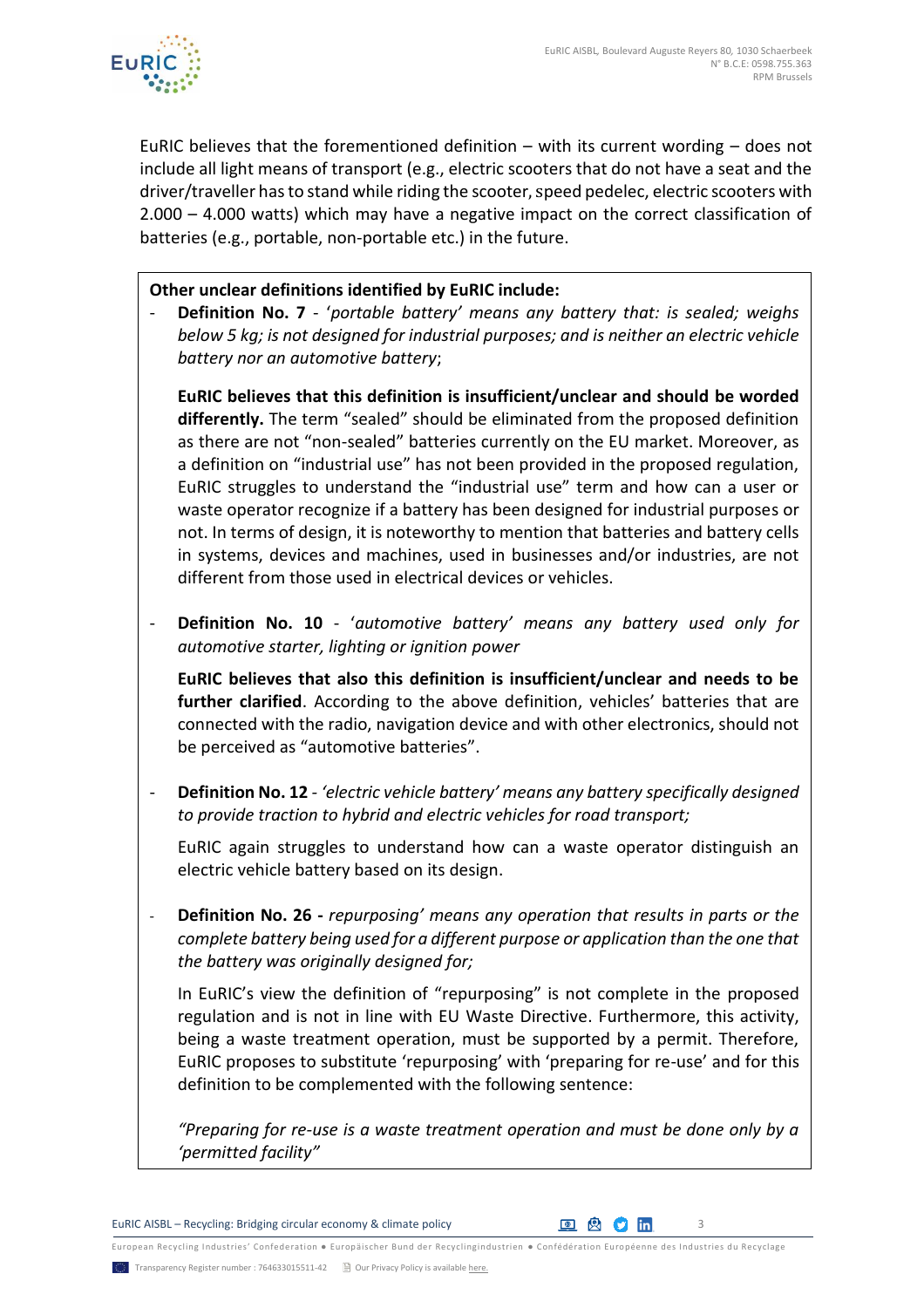

- **Definitions No. 42 & No. 49** on "treatment" and "recycling process" respectively.

EuRIC believes that the definitions provided for treatment and recycling process are not in line with the ones provided in the Directive 2008 /98 /EC. Therefore, in order to have a consistent EU legislation, EuRIC proposes that the above definitions should be phrased with the same or similar wording as the ones provided in the Directive 2008/98/EC.

In conclusion, EuRIC strongly believes that - for all the above stated reasons -, some of the definitions should be complemented for more clarity (e.g., No. **26**) while others transferred as is or with similar wording (e.g., **42 & 49**) from other pieces of legislation. With regard to the definitions **7, 10 and 12**, EuRIC believes that - with their current wording – they will not result helpful to the producers/importers who will have to allocate batteries for registration nor to recycling facilities who will have to separate them at the end of their useful life. For a better and easier understanding of the definitions, EuRIC proposes the division of batteries into two categories; **large and small**, which will only differ in weight – with 6Kg being possibly the best compromise for the previously referred division. This will give an element of consistency to Article 2 which is essential for avoiding any possible confusion that may arise in the future.

#### **3. Inclusion of Voluntary Agreements**

EuRIC also believes that article 27 named "*Voluntary agreements*" of the Directive (2006/66/EC) – that has been eliminated from the proposed Batteries and Waste Batteries Regulation – should again be included. EuRIC bases this recommendation on the fact that article 27 has so far provided a suitable solution for economic operators (producers, collection points, recyclers etc.) to comply with several of the requirements set in the Directive, in particular, with the requirements related to the collection rates assigned to producers and to the shipment of waste batteries. In that regard, EuRIC would like to reiterate some of the benefits arising from Voluntary Agreements:

- ➢ Inclusion of an extensive of list of authorized collectors and recycling facilities that: (**a**) cover the whole territory of a Member State, (**b**) are close to the end user and (**c**) do not only cover areas and target waste batteries where the collection is profitable;
- $\triangleright$  Further insurance that waste batteries are being treated in an environmentally sound manner;
- $\triangleright$  Additional tool to ensure that low collection rates of waste batteries are increased while the already high ones are being maintained

Therefore, EuRIC recommends for Article 27 of the previously referred Directive to be transferred and included, as is or with a similar wording, in the proposed Batteries and Waste Batteries Regulation.

**4. Article 11 – Removability and replaceability of portable batteries**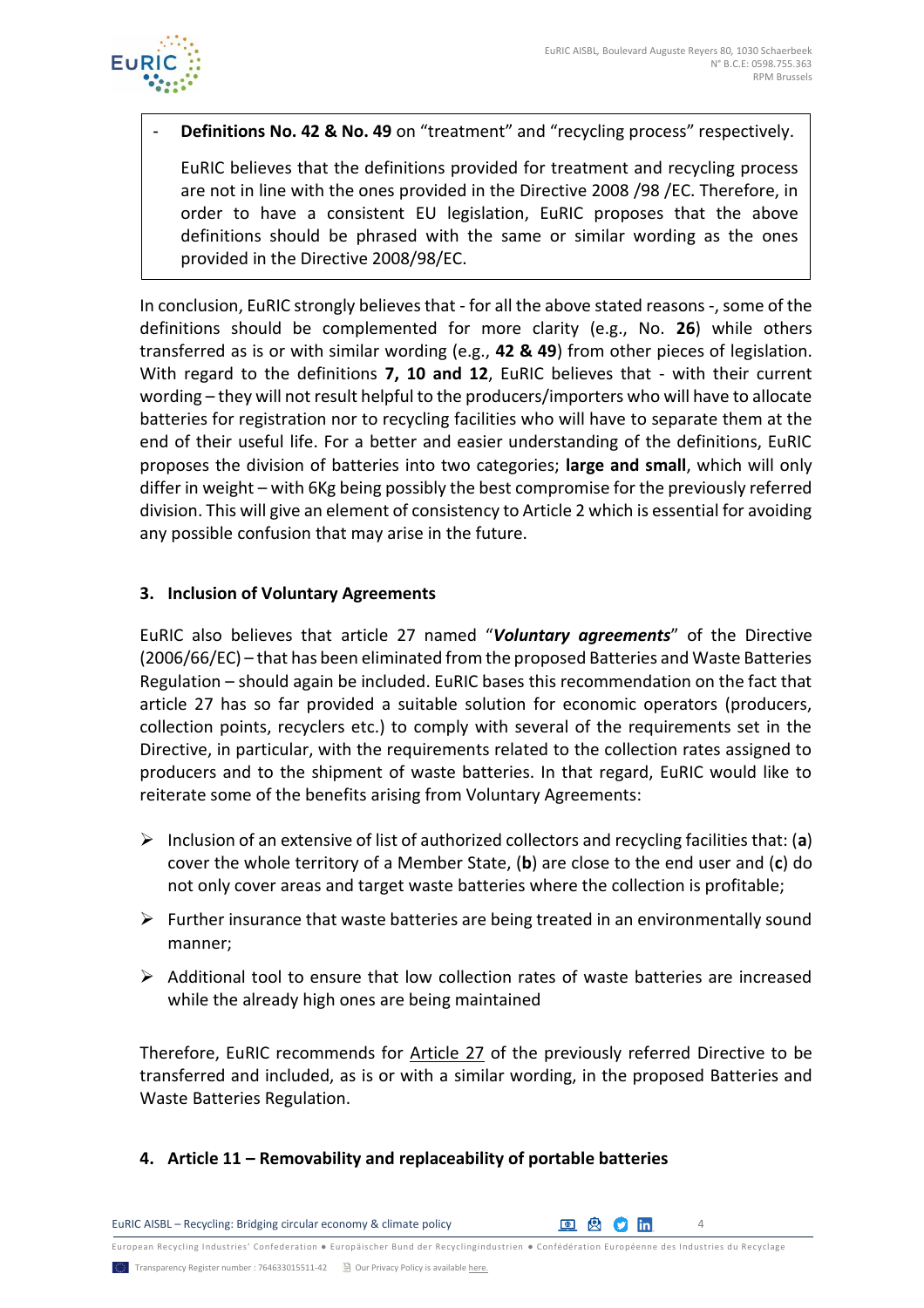

EuRIC believes that the removability of batteries is of paramount importance for recyclers, but acknowledges that this very much depends on the type of product from which the battery has to be removed from. With regard to the Article 11 of the proposed Batteries Regulation, EuRIC would like to make the following comments:

- $\triangleright$  EuRIC strongly recommends that the focus of this Article should be shifted from portable batteries to all batteries in general. To increase replaceability and generally the durability of batteries, the article in-question and the requirements included in it, should apply to all battery types (e.g., industrial, traction etc.,) and not solely to portable batteries.
- $\triangleright$  With regard to paragraph two of the Article, EuRIC would like to highlight the fact that in the proposed regulation it is not mentioned that batteries incorporated in appliances should be mechanically bound and easily accessible to make possible easy and fast removal. Therefore, gluing practices should be accepted/allowed only when there is no other alternative, and the use of adhesives is necessary (e.g., waterproof mobile phones).

#### **5. Article 13 - Labelling of batteries**

EuRIC welcomes the intention of the EU Commission to improve the labelling of all batteries placed on the EU market in order to provide information necessary for their identification and main characteristics. However, due to the fact that the obligation to provide the above referred information will enter into force in three different phases - 2023, 2024 and 2027 -, EuRIC fears that this may have confusing effects on users and recycling facilities. It should be noted that the fragmentation of information will also make the optimization of the collection process more difficult in the years to come. Therefore, **EuRIC calls for a consistent adjustment of labelling obligation for all information until 2023**.

Furthermore, it is a fact that a battery is - for most electronics and electric vehicles (EV) comprised of battery cells which are mounted in a battery pack which in its turn is mounted in a battery frame. Besides the above-described multilayer structure, most batteries also contain both a cooling and a battery management system. Information on the above-mentioned layers is therefore essential to further facilitate repairing activities and extend the lifetime of all batteries. In that regard, in order to further close the loop of materials and make battery value chains more circular, **EuRIC calls for more information - on the label - on all levels of a battery**.

Finally, as also proposed by the consultant during the impact assessment study, EuRIC also **calls for the introduction of a clear colour coding, depending on batteries' types** (NiMH, Li-ion, NiCd, Pb), on the model. This will firstly facilitate the employees of the entire value chain - retail collection, recycling etc. - to make an on-spot assessment and separate successfully the different types of batteries and secondly the end user during the disposal of batteries at the end of their useful life. Besides the introduction of a clear colour coding, **EuRIC would also like to recommend the inclusion of more information** – on the label **on the type of Li-ion batteries included in WEEE**. Constant technological development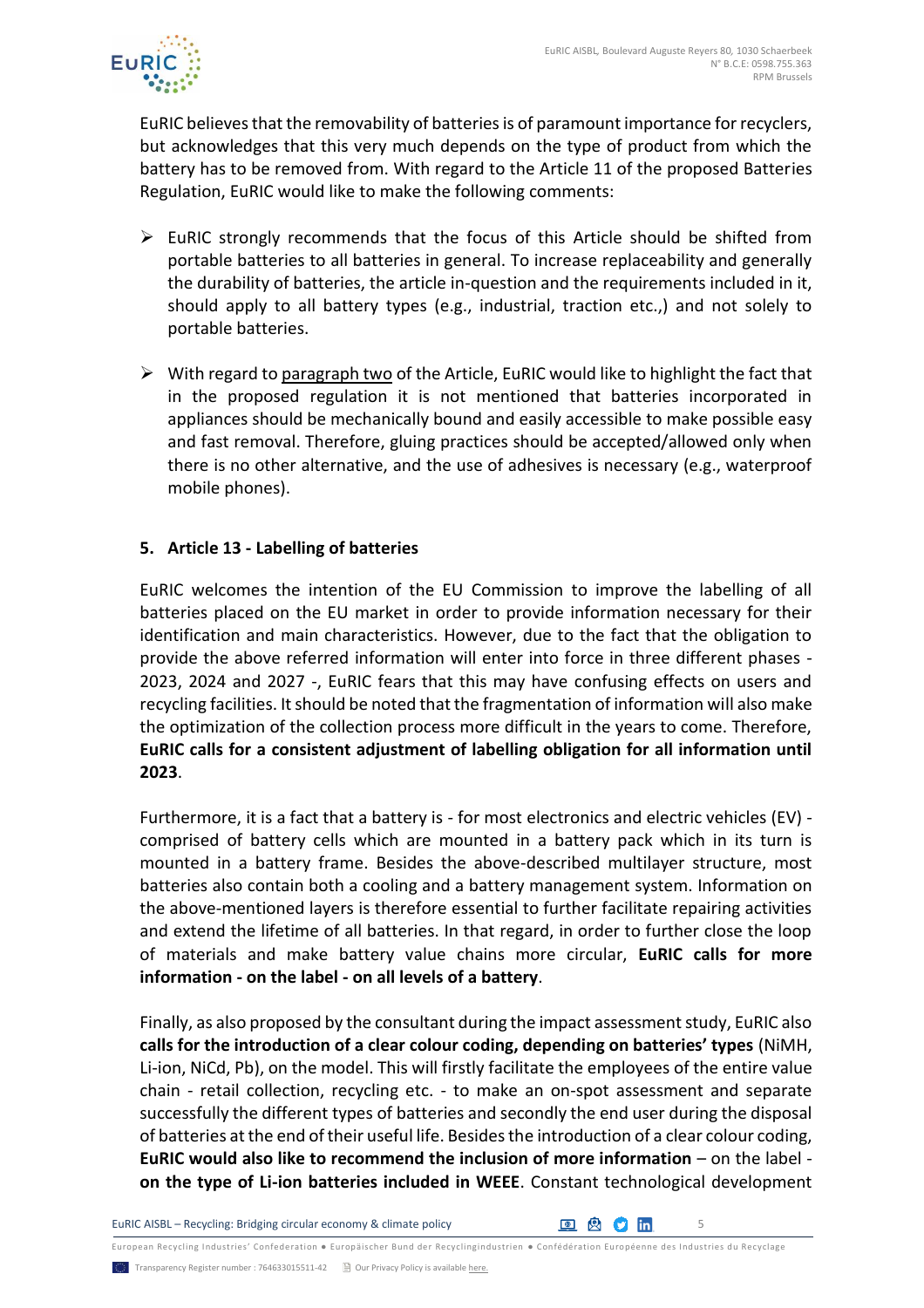

has had as a result the development of a plethora of Li-ion batteries which have different chemistries. Information on these different chemistries is crucial, as Li-ion batteries with different chemistries should not be mixed during material recycling. Accidental mixture of different types of Li-ion batteries could have effects that are completely at odd with the circular economy concept. These effects include:

- $\triangleright$  material value decrease (down-grading) and,
- $\triangleright$  increase of recycling cost

#### **6. Introduction of specific waste codes for Li-ion batteries**

EuRIC also calls for the **introduction of specific waste code numbers for** the everincreasing number of **Li-ion batteries** placed on the EU market. This is strongly linked and connected with point No.5 of this document, as the classification and labelling of batteries is done in accordance with the CLP regulation. The proposed regulation is undoubtedly addressing batteries at the end of their useful life as waste batteries. By doing so, specific waste code numbers have to be assigned to Li-ion batteries – depending on the Li-ion battery chemistry - and be included in the European Waste catalogue (2000/532/EC). This will firstly help in the correct use of the hazardous and non-hazardous waste code numbers – by Member States - for Li-ion batteries and secondly the proper allocation of capital by treatment facilities for future investments.

#### **7. Article 47 – Extended Producer Responsibility**

With regard to paragraph (a) of Article 47, EuRIC would like to suggest the inclusion of the activities **storing** and **sorting** in the list of activities included in it. Therefore, with the changes suggested by EuRIC, the in-question paragraph would be as follow:

"*organise the separate collection of waste batteries in accordance with Article 48 and Article 49 and the subsequent transport, sorting, preparation for repurposing and remanufacturing, storing, treatment and recycling of waste batteries, including the necessary safety measures, in accordance with Article 56*;"

#### **8. Article 48 – Collection of all waste portable batteries**

Waste portable batteries -or alternatively 'small batteries', as proposed by EuRIC - that are disposed of incorrectly is becoming ever more problematic for waste managing companies handling these waste streams, with an increasing occurring rate of waste fires as a result. **EuRIC** therefore **calls on the Commission to lay down an obligation for producers to periodically investigate in which waste streams batteries are disposed of**, where they actually are not intended to end up. This information then shall be used to take targeted measures on preventing waste batteries ending up in wrong waste streams (e.g., measures in communication, stricter enforcement etc.).

#### **9. Article 51 – Obligations of end users**

EuRIC AISBL – Recycling: Bridging circular economy & climate policy **6 6 6 6 6 6 6 6 7 7 7 7 6 6 6 6 7 7 7 8 6 7 7 8 7 7 8 7 7 8 7 7 8 7 7 8 7 7 8 7 7 8 7 7 8 7 7 8 7 7 8 7 7 8 7 7 8 7 7 8 7 7 8 7 7 8 7 7 8 7 7 8 7 7 8 7 7**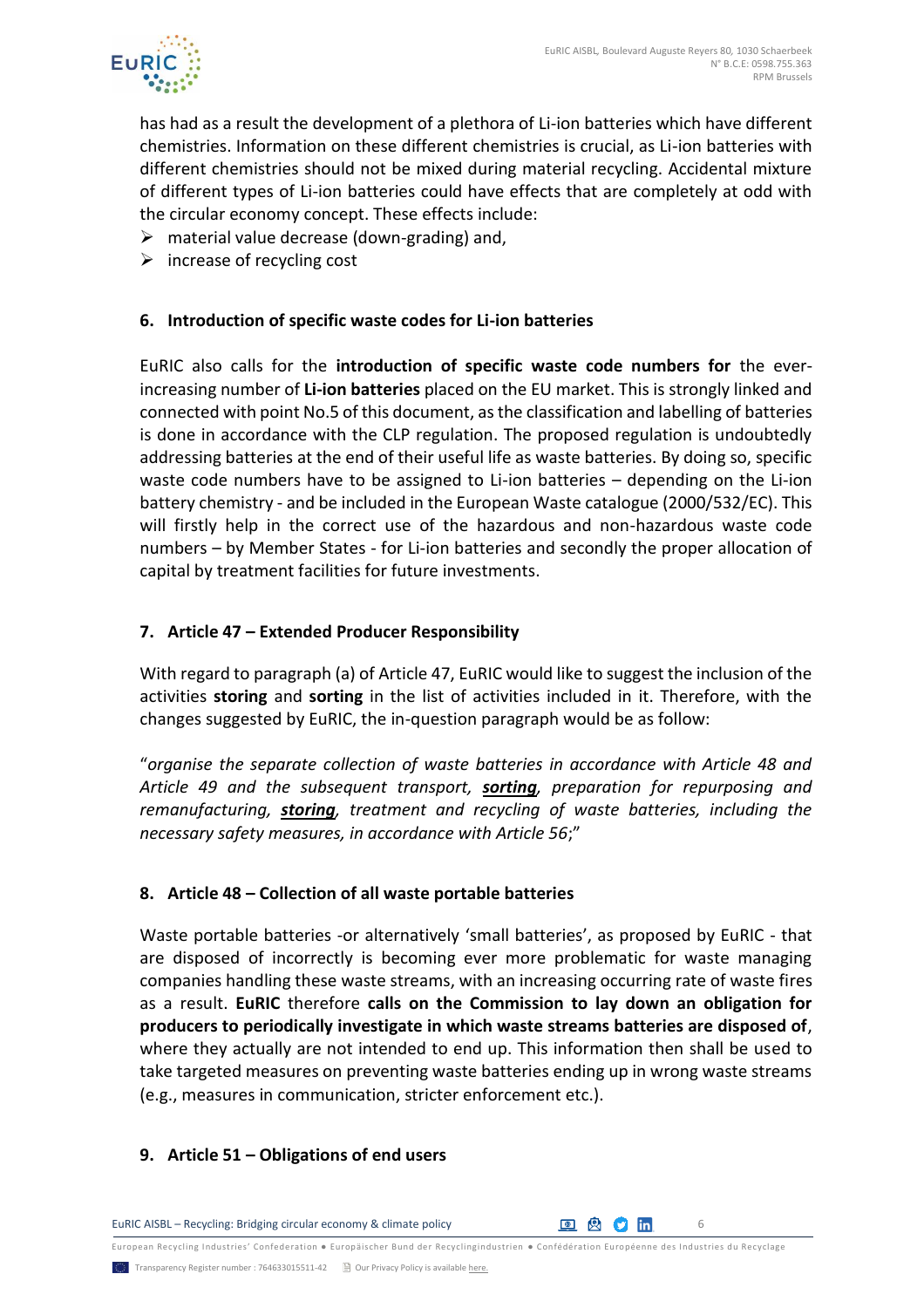

A major problem today is that not all end users possess the knowledge of how to dispose of batteries, due to the existence of ambiguous terms in the existing directive. As a consequence, a percentage of batteries do not end up into the right waste stream and hence are not being treated properly. For this reason, EuRIC believes that paragraph one of Article 51 - "*End users shall discard waste batteries separately from other waste streams, including from mixed municipal waste*" – is ambiguous and needs to be worded differently. As the proposed regulation aims at further closing the loop of materials, this crucial point should not be left open for interpretation.

# **10. Article 55 - Collection rates for waste portable batteries**

EuRIC is pleased with the ambitious but necessary collection targets - of 45%, 65% and 70% to be achieved by December 31 of 2023, 2025 and 2030 respectively - set in this article. These targets will not only help in tracking the batteries that are already on the European market but will also help to direct the batteries to the right waste stream at the end of their useful life. However, EuRIC would also like to **propose that the targets provided for the collection of portable batteries will not only apply to the portable battery category but will apply to and have to be achieved for each battery category individually** (small and big batteries as proposed by EuRIC above). By doing so, the EU Commission will prevent that the focus will only be placed on the 'easy-to-collect' batteries.

# **11. Article 56 – Treatment and recycling**

EuRIC strongly supports **paragraph one** of Article 56, which explicitly states that waste batteries shall not be landfilled or incinerated. This would be undoubtedly a loss of resources that can be collected, treated and re-injected into the market.

Although the above paragraph is fully in line with the New Circular Economy Action Plan and with the European Green Deal, **EuRIC finds particularly concerning paragraph 2** which requires that *"permitted facilities shall ensure that all treatment and recycling processes for waste batteries comply, as a minimum, with Part A of Annex XII and with best available techniques as defined in Article 3(10) of Directive 2010/75/EU".* It is a fact that many processes in the treatment and recycling sector of waste batteries – and not only - are still either under development or in a pilot phase or upscaling. This means that recycling technologies for the treatment of waste batteries are subject to constant change. Consequently, existing licensed treatment facilities would have to be continuously adapted to the rapidly changing technological developments in order to comply with the best available techniques which, from an economic standpoint, is not feasible.

Similarly, the European Commission's power in paragraph 4 - of the Article - to adopt delegated acts " *to amend the treatment and recycling requirements for waste batteries laid down in Part A of Annex XII in light of technical and scientific progress and emerging new technologies in waste management*" creates unprecedented legal uncertainty for operators of installations for the regeneration, treatment and recovery of waste batteries.

In particular, the possibility granted to the Commission therein to even "modify new waste management technologies" is to be strongly opposed. Noteworthy to mention is that,

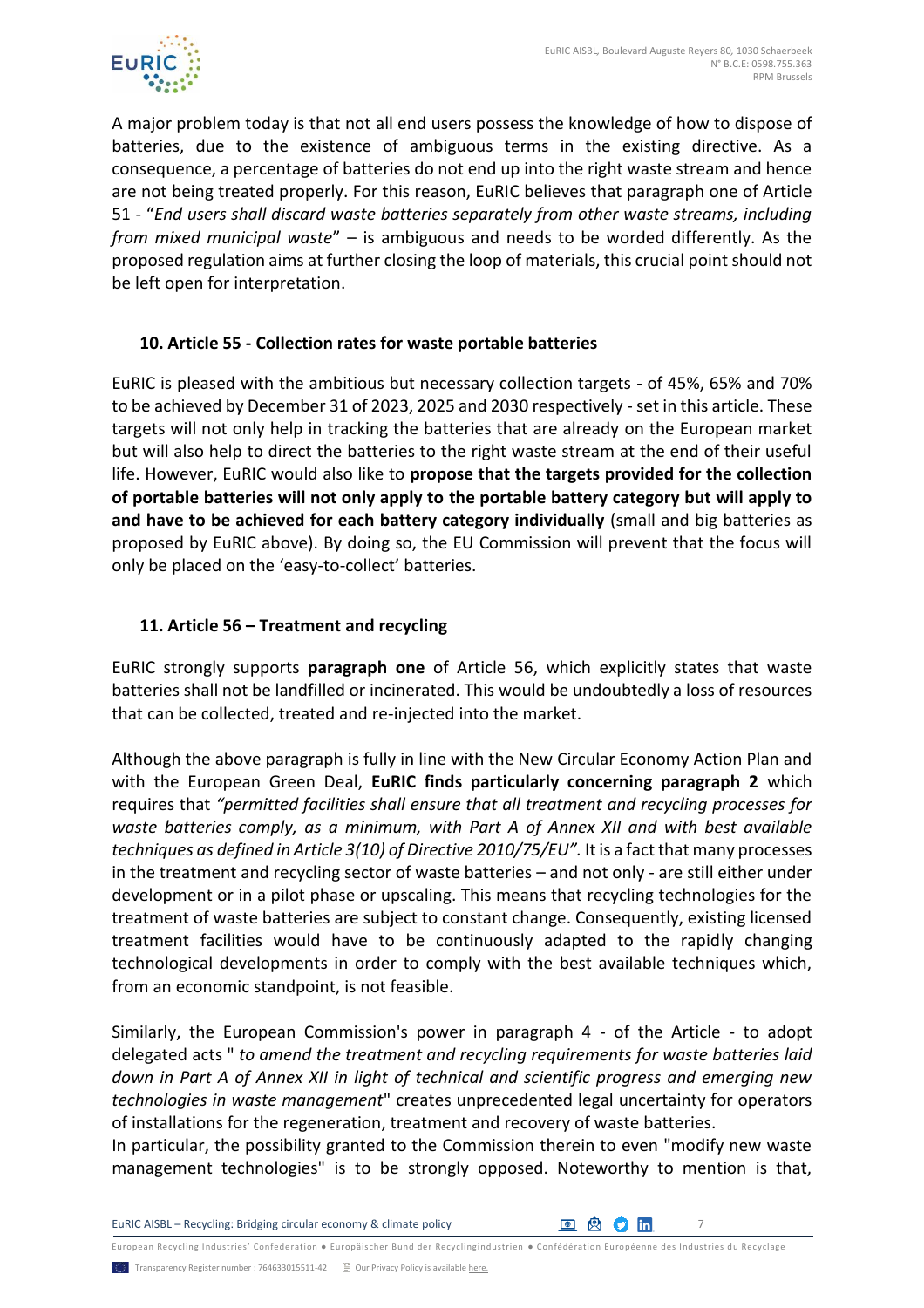

adaptation of the requirements regarding the treatment and recycling of batteries by the Commission (recital 85, page 39) is not comparable to a change in new waste management technologies.

#### **12. Article 60 – End-of-life information**

Paragraph **2** and **3** of Article 60 concern the provision of certain information by producers to waste managers, which in principle is to be welcomed. However, this only concerns safety and protection measures that apply to the areas of collection, storage, shipment, treatment and recycling processes. This information must also include the components and materials as well as the location of all hazardous substances in a battery, if this is "necessary for the waste managers". Thus, the burden of proof to demonstrate such a requirement rests with waste and recycling management companies. These are predominantly companies to be classified as SMEs, which cannot be expected to provide such proof to an international battery manufacturer.

It would be more appropriate to oblige manufacturers to disclose the quantitative and qualitative composition of all their battery(ies) placed on the market in the EU to the collection and recycling companies or to provide the relevant information for each battery type.

Furthermore, paragraph 3 of the forementioned article states that the battery model specific information regarding the proper and environmentally sound treatment of waste batteries, shall be made available "**upon request**" to waste management operators. EuRIC would like to express its concerns about the wording of this paragraph and state that these information are of an outmost importance for waste management operators and any delays in providing them could pose at risk treatment facilities (e.g., battery fires). Therefore, EuRIC recommends for the above-mentioned information to always be made available in a free and public website and be complemented, if necessary, upon request. In EuRIC's view, the appropriate wording for paragraph 3 would be:

*"3. From the moment that a battery model is supplied within the territory of a Member State producers shall make available electronically, (e.g. in a free and public website) and completed upon request, to waste management operators carrying out repair, remanufacturing, preparing for re-use, treatment and recycling activities, as far as it is needed by those operators to carry out those activities,…"*

# **13. Adequate insurance coverage for operators collecting, transporting and treating battery-containing end-of-life products**

Though this may not be the primary objective of the proposal, it is overly important to require in the batteries regulation that adequate insurance solutions are made available to recycling companies, in particular WEEE recycling companies which are operating in compliance with legislation. The booming increase of batteries used in all types of products placed on the market does not only comes with environmental impacts that the Regulation precisely aims at mitigating. It also resulted in an increased number of fires during the collection, transport